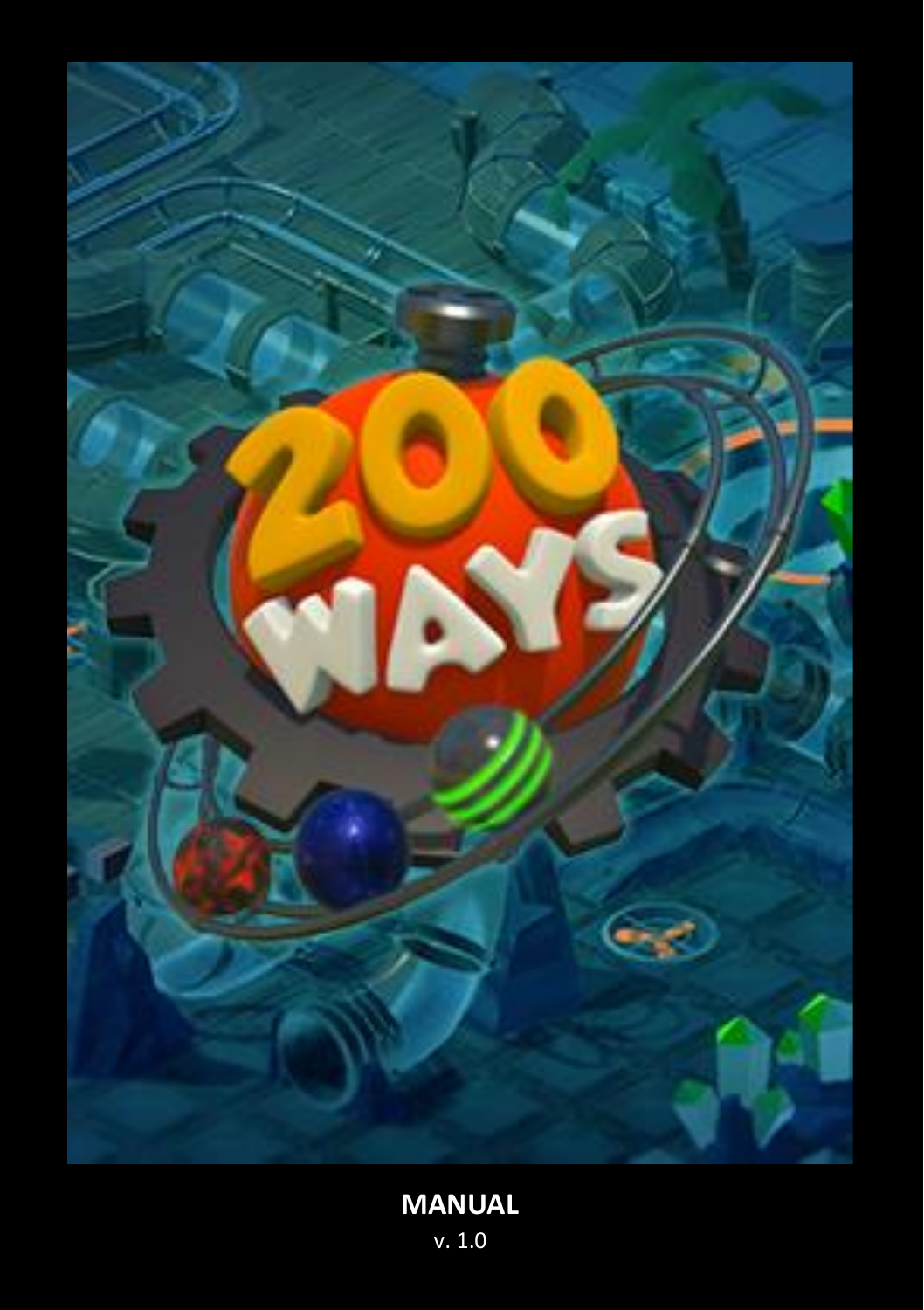## **Warnings and precautions**

The following indications should be read carefully before adults and especially children use the game.

Persons who suffer from photosensitive epilepsy are susceptible to epileptic seizures or disturbances of consciousness if they are exposed to certain flashing lights or light effects. Those persons may suffer an attack when playing a computer or video game.

In most cases those who suffer from epilepsy are not exposed to any danger when playing those kinds of games. If you or a family member has ever had symptoms that could possibly be associated with epilepsy (such as seizures or impaired) you should take advice by a medicine before playing the game. Should an adult or child whilst playing a computer or video game suffer from dizziness, impaired vision, twitching eyes or muscles, loss of consciousness, disorientation or any kind of involuntary movement or convulsion, the game should be quit immediately and a physician should be consulted.

- In case of photosensitive epilepsy a few precautions should be considered. However, the use of computer and video games is not prohibited in such case.
- The gamers should not sit too close in front of the monitor or TV but be located as far as possible from the screen.
- For the reproduction a possible small display should be used.
- If a person has not slept enough or is overtired playing the game is not advisable.
- Sufficient lightening in the room where the game is being played is needed.
- Every hour in front of the screen, requires a minimum of 10 minutes break.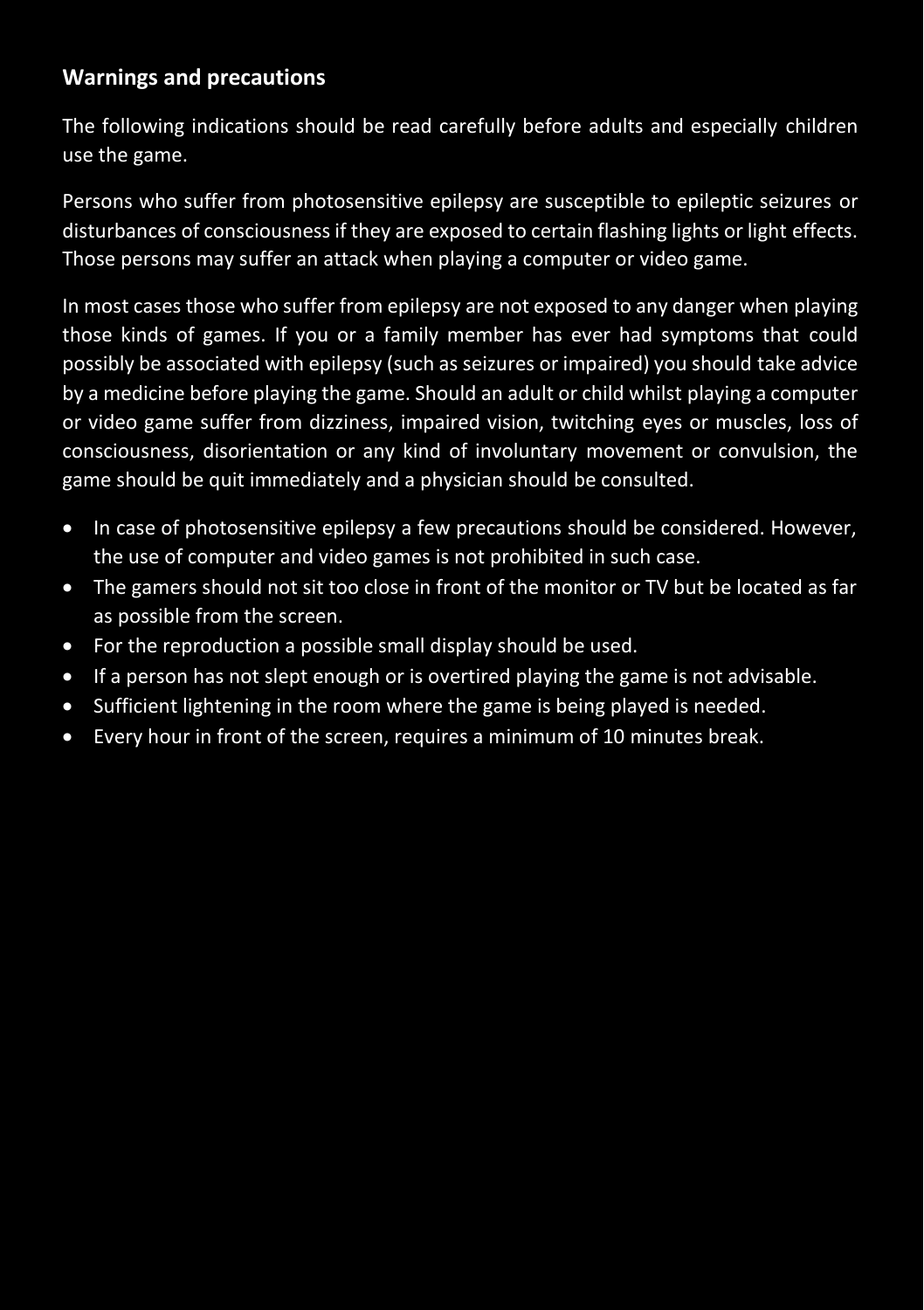## **Menu**

#### **Starting**

When the game starts you will reach the main menu. Here you can find the following buttons:

#### **Play**

Takes you to the level packages from where you can select the levels for playing. In order to unlock level packages, you will have to solve the previous level in previous level packages.

#### **Settings**

Here you can modify the settings such as language or music, sound and volume. The size of the HUD and the buttons can be set here.

#### **Credits**

Developers, testers and all those who have worked on this game will be happy if you come along.

## **Exit (only PC)**

Exit the game.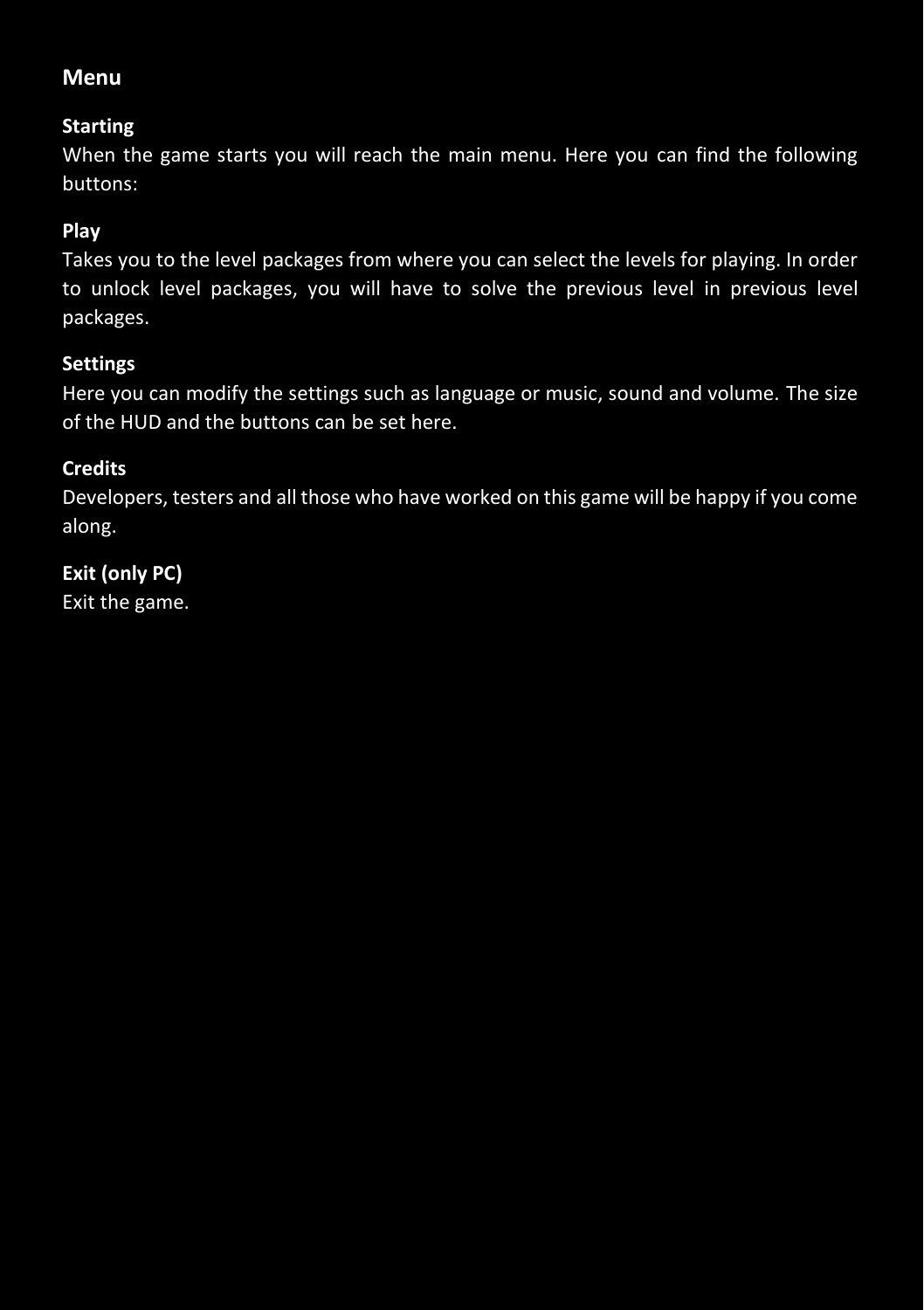#### **Game**

When started the level your goal is to solve it. Therefore you are to move the ball from the starting ramp to the goal. Later in the game, you must do that with up to three balls. That's often easier said than be done. Figuring out this is one of the tasks of the game.

The first few levels are easy and explain the game. All tools and new features will be explained in the game process.

Let's have a look on the level packages:

In a level package, you can see the number of the levels and when you finished it, you see a medal on it. That's the medal you earned for this level. To unlock new level packages, you must reach a minimum of medals.

Let's get to the controlling system in the level and the HUD:

On top of the level you can see the menu bar.



In the middle you see the current level as well es the available budget to use for your tools.

To the left, you see later in the game three blue buttons, where you can (de-)select a layer. When you hit run, all layers will automatically be shown.

Other than in "One Hundred Ways", there's no chance to set a camera to follow the ball, because in "Two Hundred Ways" there are up to three balls! You can't switch between the layers when the level was start playing, then all layers will be shown automatically.

Next of the layer buttons, there is a green info button. When you select it, you see the detailed info screen of the level. Here you find details like the name of the level, maybe a description, the start budget as well as the medal targets. Note: If you select this button, the level will be stopped. In this info screen you can also hit a button which shows the controls.

In the middle you see the medal, which you would earn, if you finish the level with the used budget. This medal changes if you spent more and more of your budget. If you didn't see a medal there, you can finish the level, but then you spent too much money to earn a medal.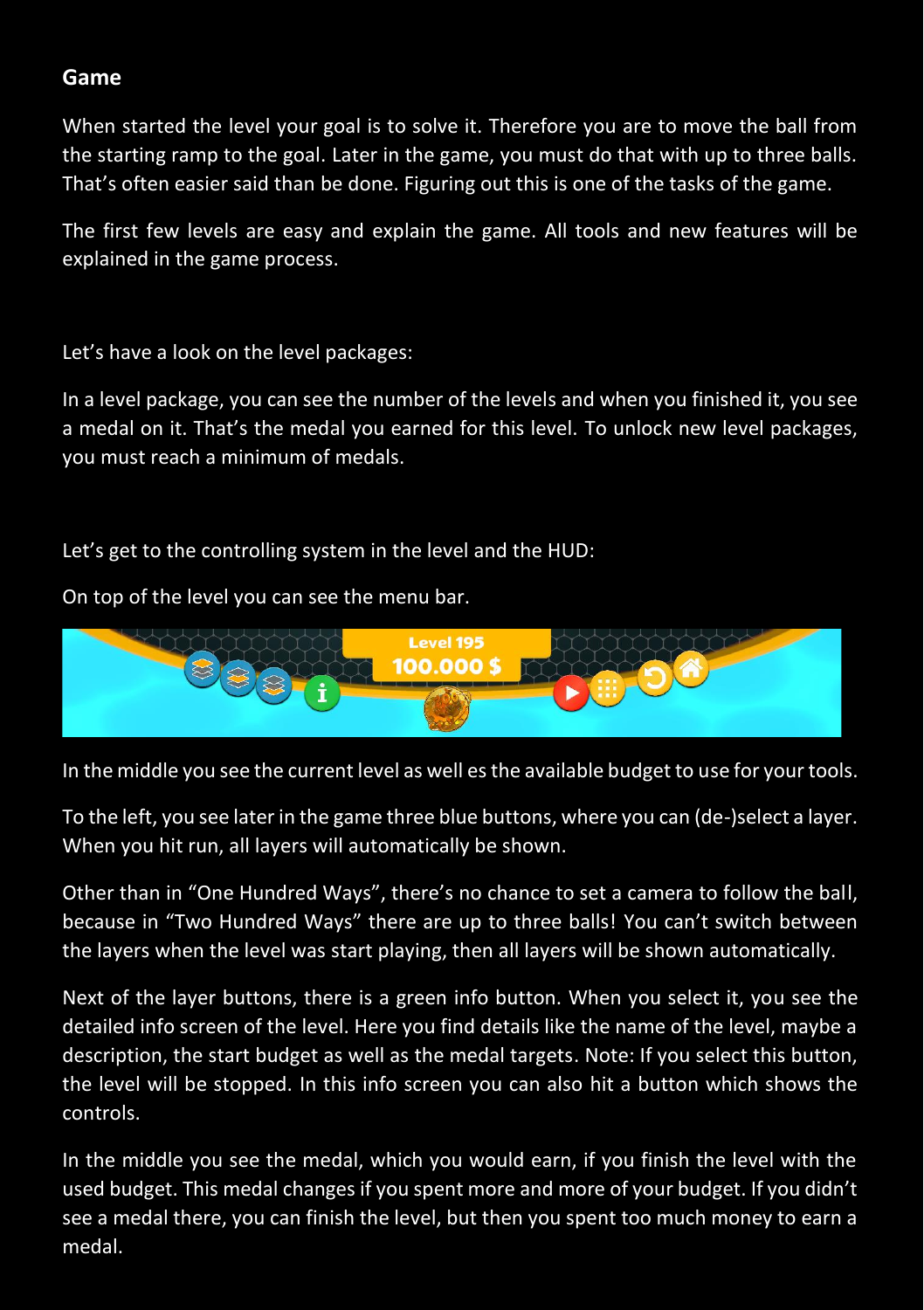The next button is a red button for play and stop the level. Note: If a ball falls out of your platforms, the level will be stopped automatically. If a ball is broken, the level still runs until you stop it. If the level is still running, you can't place any tools in it.

Next of this button a yellow button with nine dots appears. This opens the inventory on the right side, where you can select the different tools.

The next button is a button to reset the level. If you hit this, all placed tools will be deleted.

The last button is the menu button. If you hit this button, you will come to the menu.

On the top left you see, based on your level two info panels.



The first show, how much of your balls must reach the goals and how much of them did already reached the goals!

The second show, how many keys your balls must collect to unlock the barrier and how many of them, were already collected.

On the bottom left, you see a speedo of how fast you ball(s) roll currently.



If you have more than one ball, there are for each of your balls one speedo in his color.

The size of the complete controlling system and the HUD can be changed in the settings. It can be adjusted to fit on your screen resolution.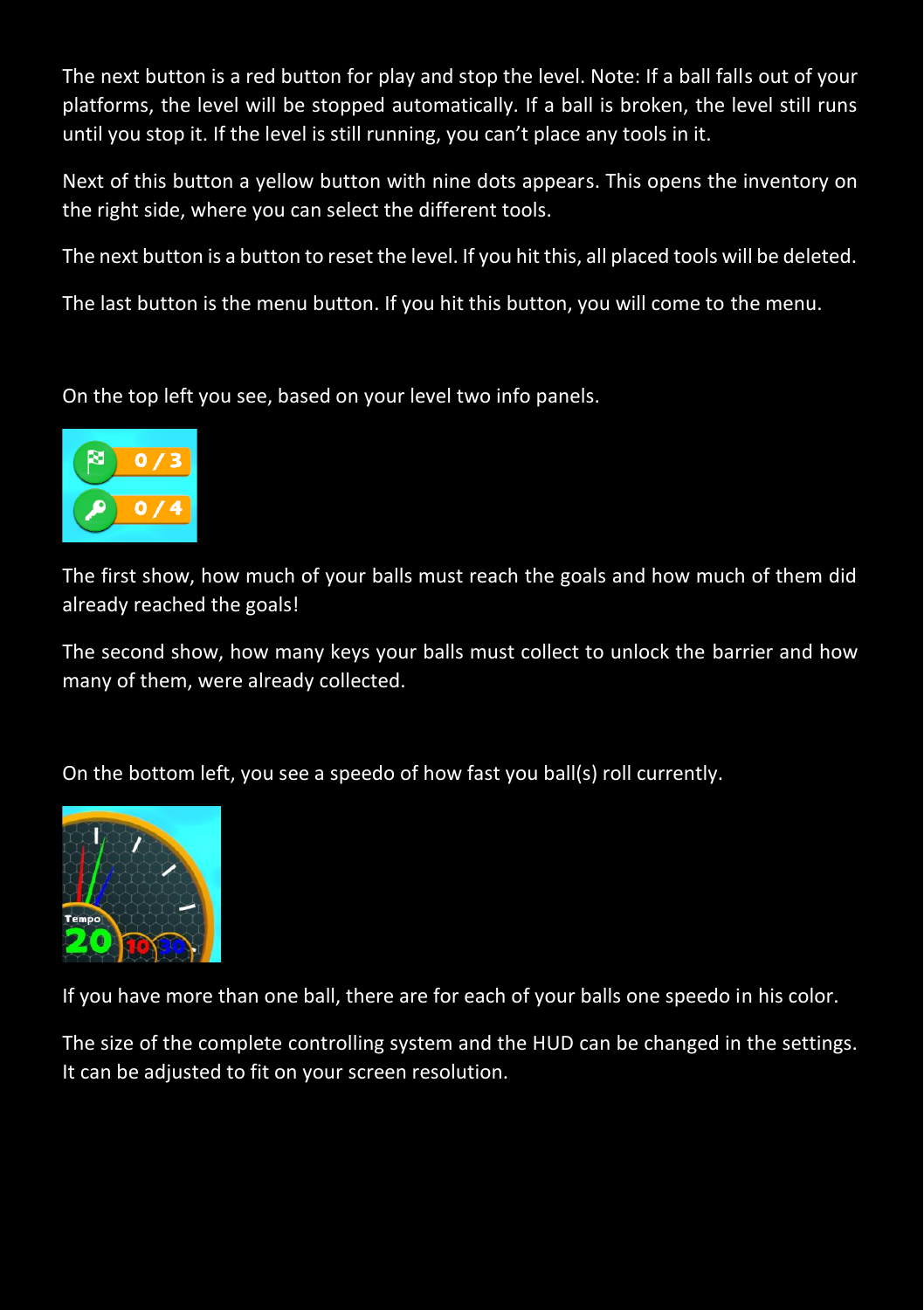#### **Here are a few tips:**

In the game you can find a few tools which accelerate or slow down the ball. For accelerating there is one tool which you can place yourself.

Therefore you can find objects which you can only surround if your ball is fast enough.

| The standard-speed of the ball is:            | 20    |
|-----------------------------------------------|-------|
| The mud reduced the current speed by:         | -7    |
| The broken tile reduced the current speed by: | -5    |
| The water reduced the current speed by:       | $-3$  |
| The speed Up 1 raises the current speed by:   | $+10$ |
| The speed Up 2 raises the current speed by:   | $+20$ |
| The speed Up 3 raises the current speed by:   | $+30$ |

The ball must be faster than:

- 50 to rollover the grill
- 80 to pass the looping
- 20 to pass a fan

If the ball is faster than a speed of 40:

- he will thrown out of a rail curve
- he can't enter the crane!

If the ball falls out of the level he will be destroyed. If it doesn't move or is broken, the level don't stops automatically and you will not have to change the position of the tools until you stop it.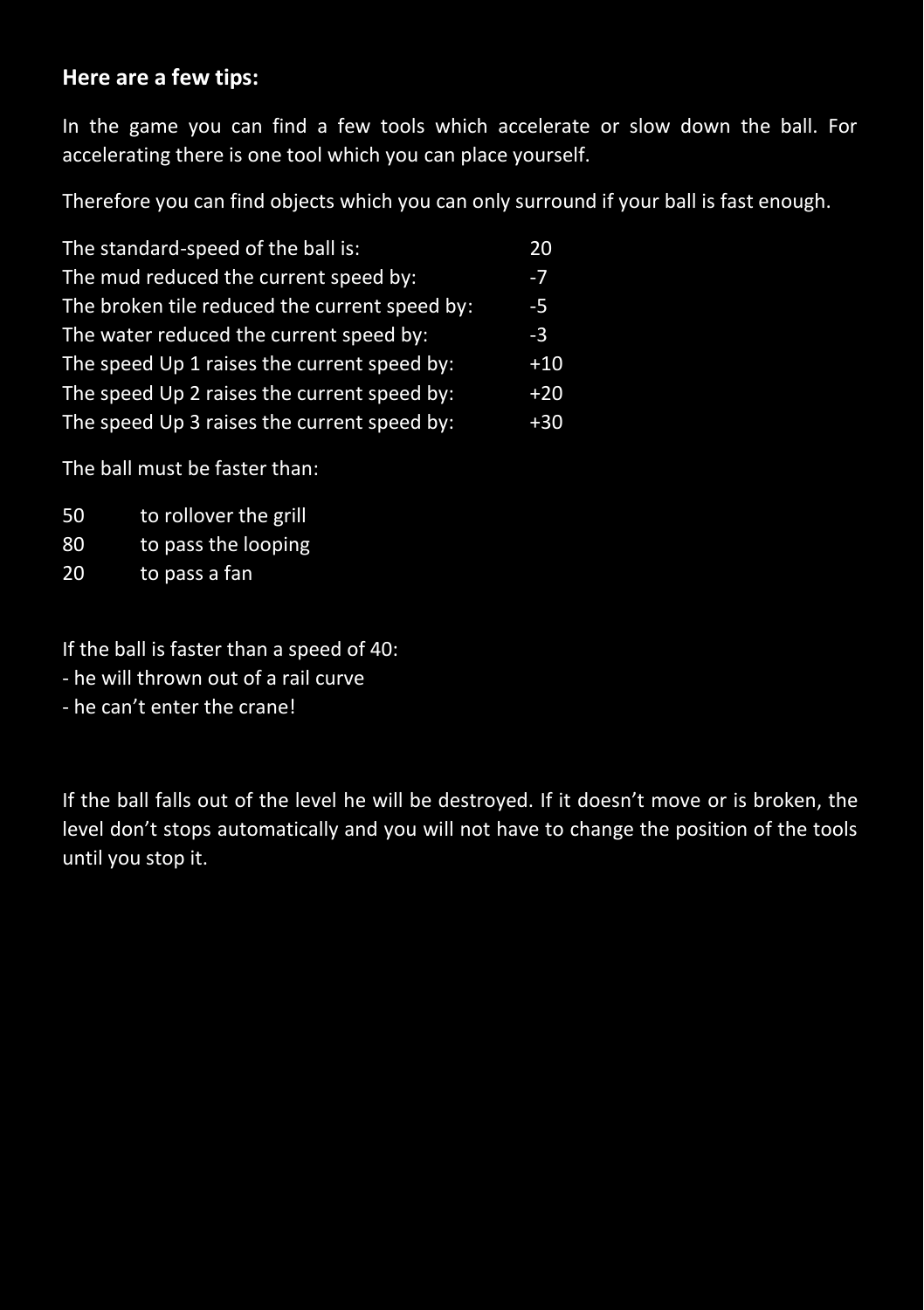# **Controls PC**

| Enable / disable layers | 1, 2, 3                               |
|-------------------------|---------------------------------------|
| Inventory               |                                       |
| Delete object           | ESC, Del, right mouse button          |
| Rotate object           | Home, End, mouse wheel                |
| Zoom camera             | Page up, Page down, -, +, mouse wheel |
| Rotate camera           | Q, E                                  |
| Move camera             | W, A, S, $D$ + cursor keys            |
| Start / stop            | Space                                 |
| Place object            | Left mouse button                     |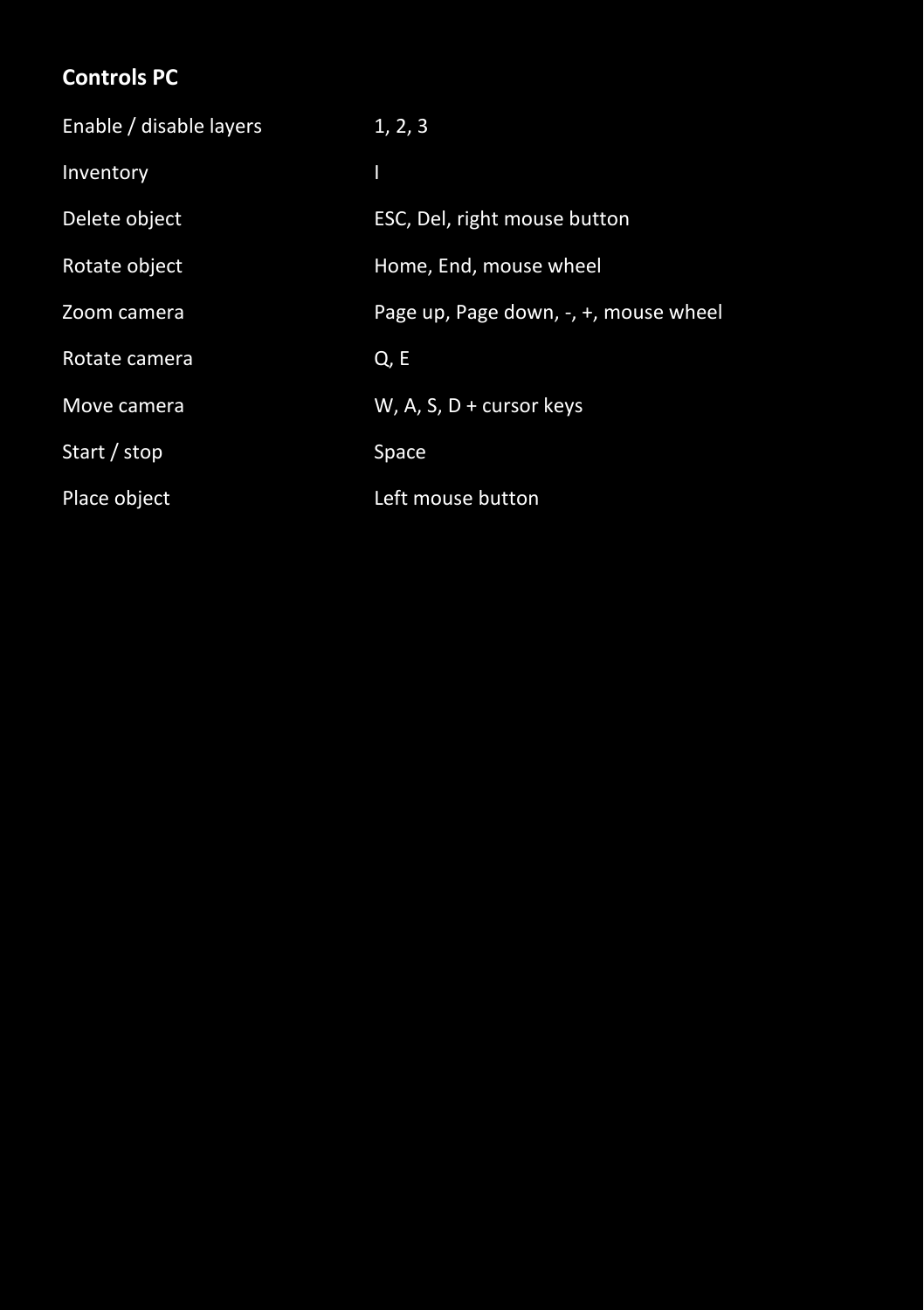# **Controls Consoles**

Due the limited number of buttons on the gamepads of all current consoles we've set a few commands on the same buttons. Because of that there are different modes.

All different buttons on the different modes can be viewed in the info-tab of each level at the button "Controls".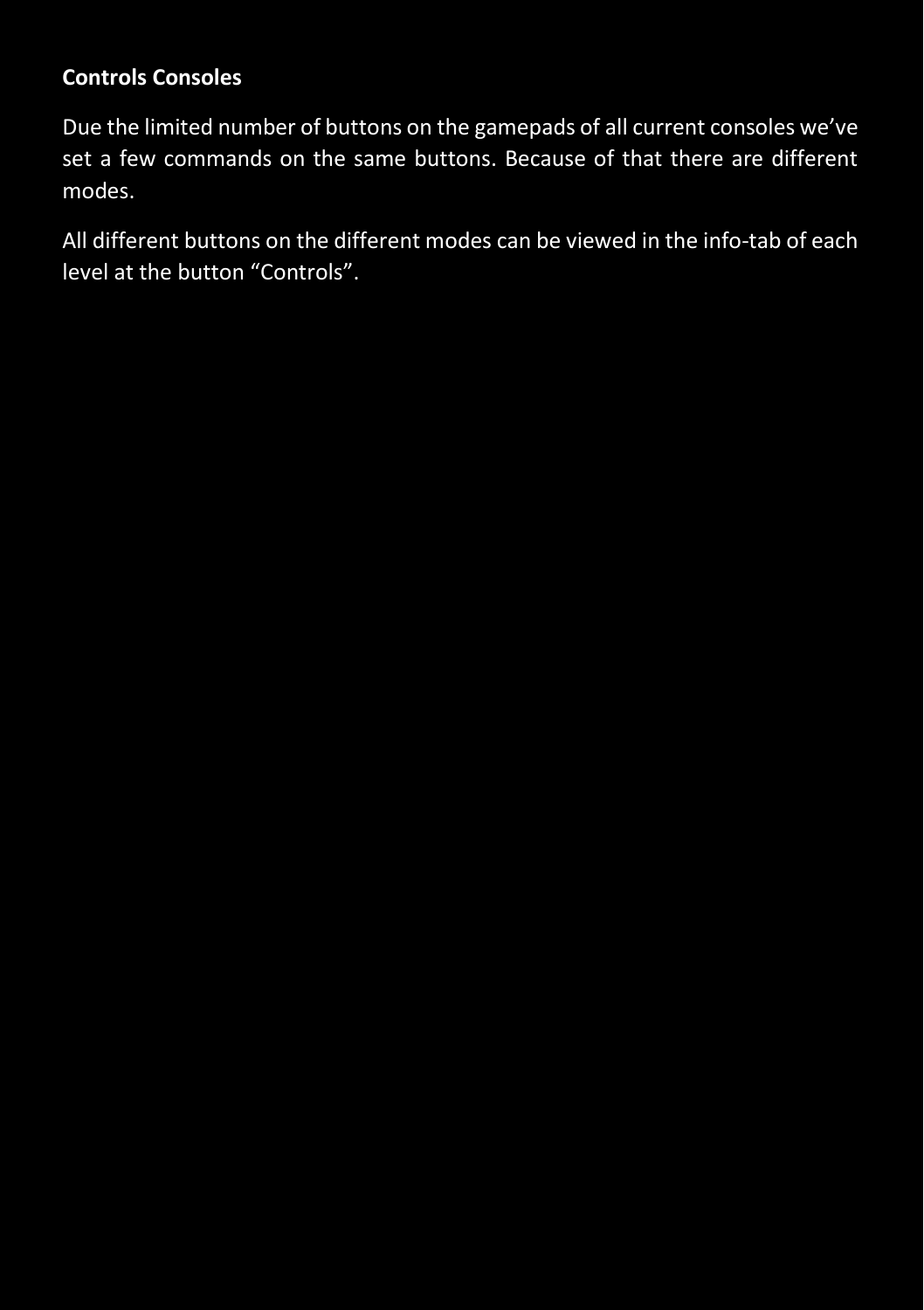# **Support**

Due to the variety of hardware components and system configurations on the market, problems with installation and the operation of software products can never be entirely avoided. Therefore we would like to offer you assistance. Please visit problem-solving / Support/ FAQ's on our website. Answers to many problems and questions can already be found in the Online Forum and on the websites of Sunlight Games.

All questions related to the game are gladly answered by the technical support team.

You can contact them via the Sunlight Games' website (https://www.sunlight-games.com)

Please provide the support team with the following information:

- Exact description of the error and detailed description of the problem
- platform

OR:

- Manufactor of your processor and its speed
- Size of the user memory
- Manufacturer and description of the graphic card
- Operating system used

#### https://www.sunlight-games.com

Here you can find product information and additional info regarding the games of Sunlight Games, as well as updates and much more.